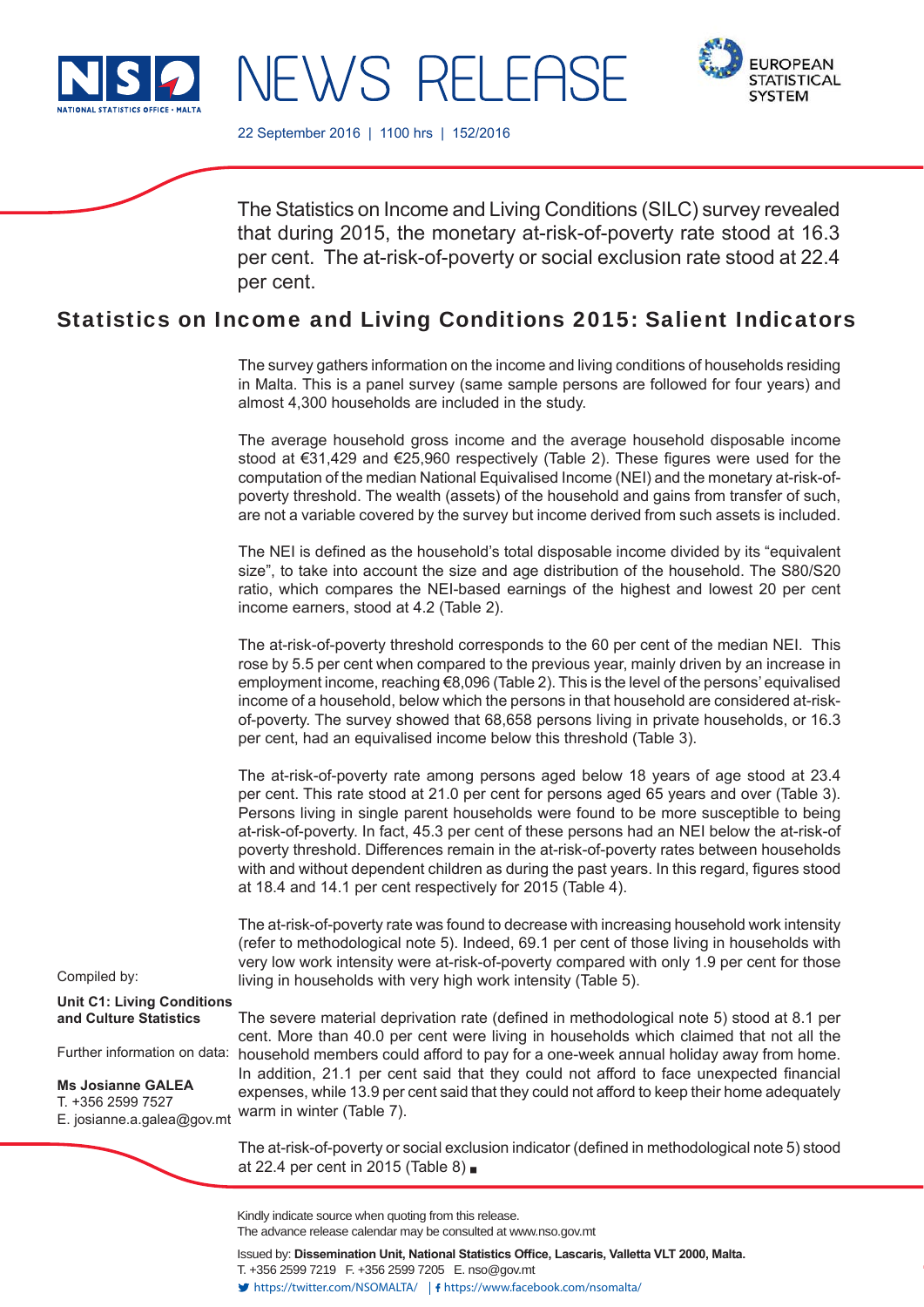| <b>Household income</b>                                     | 2014          | 2015          |                |  |
|-------------------------------------------------------------|---------------|---------------|----------------|--|
|                                                             | total (€'000) | total (€'000) | % gross income |  |
| Employment income                                           | 3,601,300     | 3,868,355     | 75.6           |  |
| Interests and dividends                                     | 157,392       | 169,767       | 3.3            |  |
| Rental of property or land                                  | 36,890        | 44,457        | 0.9            |  |
| Unemployment benefits                                       | 24,955        | 26,998        | 0.5            |  |
| Old-age benefits*                                           | 656,413       | 692,701       | 13.5           |  |
| Sickness / Disability benefits                              | 60,962        | 65,742        | 1.3            |  |
| Family / Children - related allowance                       | 72,267        | 68,760        | 1.3            |  |
| <b>Education allowance</b>                                  | 29,376        | 28,636        | 0.6            |  |
| Housing allowances                                          | 10,017        | 9,323         | 0.2            |  |
| Survivors' benefits and other benefits for social exclusion | 100,617       | 105,947       | 2.1            |  |
| Regular inter-household cash transfer received              | 10,556        | 15,308        | 0.3            |  |
| Other household income                                      | 13,209        | 20,840        | 0.4            |  |
| <b>Gross income</b>                                         | 4,773,953     | 5,116,832     | 100.0          |  |
| Regular household income paid                               | 9,446         | 12,929        |                |  |
| Tax on income and social contributions                      | 822,427       | 877,457       |                |  |
| Disposable income                                           | 3,942,080     | 4,226,447     |                |  |

## **Table 1. Gross and disposable household income by source**

\*Sickness, disability, unemployment and survivors' benefits are classified as old-age benefits for persons aged 65 years and over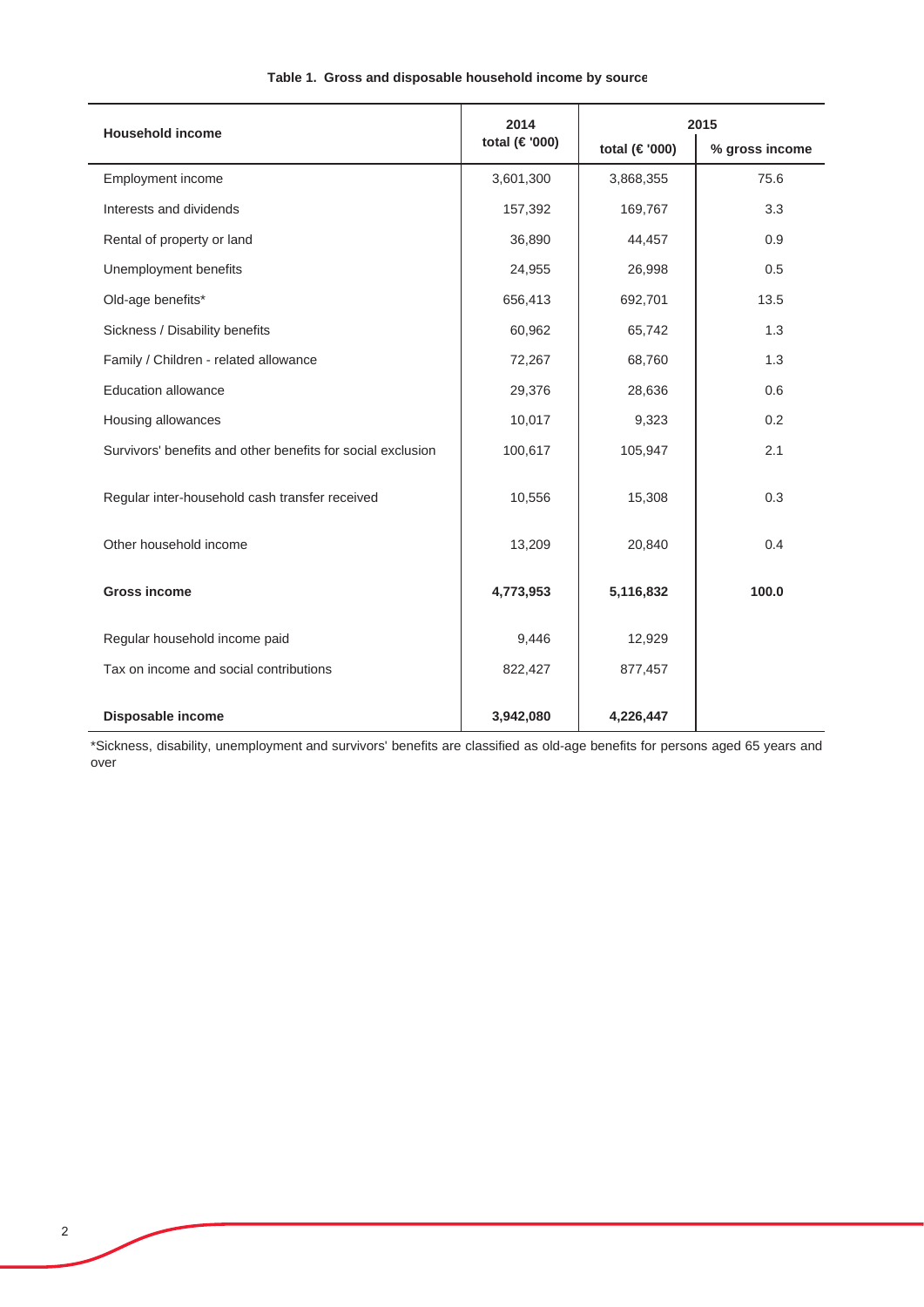## **Table 2. Main household income and at-risk-of-poverty indicators: 2014-2015\***

|                                                    |                   | 2014                                       |                                     |           | 2015                                       |                                     |
|----------------------------------------------------|-------------------|--------------------------------------------|-------------------------------------|-----------|--------------------------------------------|-------------------------------------|
| Average household gross income $(\epsilon)$        |                   | 29,948                                     |                                     |           | 31,429                                     |                                     |
| Average household disposable income ( $\epsilon$ ) |                   | 24,730                                     |                                     |           | 25,960                                     |                                     |
| Total number of persons living in households       |                   | 416,223                                    |                                     |           | 420,008                                    |                                     |
| <b>Threshold</b>                                   | Value $\bigoplus$ | Number of<br>persons<br>below<br>threshold | % persons<br>below the<br>threshold | Value (€) | Number of<br>persons<br>below<br>threshold | % persons<br>below the<br>threshold |
| Median National Equivalised Income (NEI)           | 12,787            | 207,968                                    | 50.0                                | 13,493    | 209,928                                    | 50.0                                |
| 40% median NEI                                     | 5,115             | 9,966                                      | 2.4                                 | 5,397     | 12,461                                     | 3.0                                 |
| 50% median NEI                                     | 6,394             | 34,998                                     | 8.4                                 | 6,746     | 35,841                                     | 8.5                                 |
| 60% median NEI                                     | 7,672             | 65,987                                     | 15.9                                | 8,096     | 68,658                                     | 16.3                                |
| 70% median NEI                                     | 8,951             | 107,113                                    | 25.7                                | 9,445     | 107,770                                    | 25.7                                |
| <b>Indicators</b>                                  |                   | Value                                      |                                     |           | Value                                      |                                     |
| S80 / S20 ratio                                    | 4.0               |                                            | 4.2                                 |           |                                            |                                     |
| Gini coefficient (%)                               |                   | 27.7                                       |                                     |           | 28.1                                       |                                     |

\*Income reference year is one calendar year prior to the survey year

|             |              | 2014 | 2015          |                                          |  |
|-------------|--------------|------|---------------|------------------------------------------|--|
| Age group   | <b>Sex</b>   | $\%$ | $\frac{0}{0}$ | Number of persons<br>below the threshold |  |
|             | <b>Total</b> | 15.9 | 16.3          | 68,658                                   |  |
| All ages    | Males        | 15.7 | 16.1          | 33,858                                   |  |
|             | Females      | 16.0 | 16.6          | 34,800                                   |  |
| Under 18    | <b>Total</b> | 24.1 | 23.4          | 17,819                                   |  |
|             | <b>Total</b> | 13.2 | 13.1          | 35,263                                   |  |
| 18-64       | Males        | 12.3 | 12.5          | 17,226                                   |  |
|             | Females      | 14.2 | 13.6          | 18,037                                   |  |
|             | <b>Total</b> | 16.9 | 21.0          | 15,576                                   |  |
| 65 and over | Males        | 16.7 | 20.4          | 6,939                                    |  |
|             | Females      | 17.2 | 21.6          | 8,637                                    |  |

#### **Table 3. At-risk-of-poverty rates by age and sex: 2014-2015**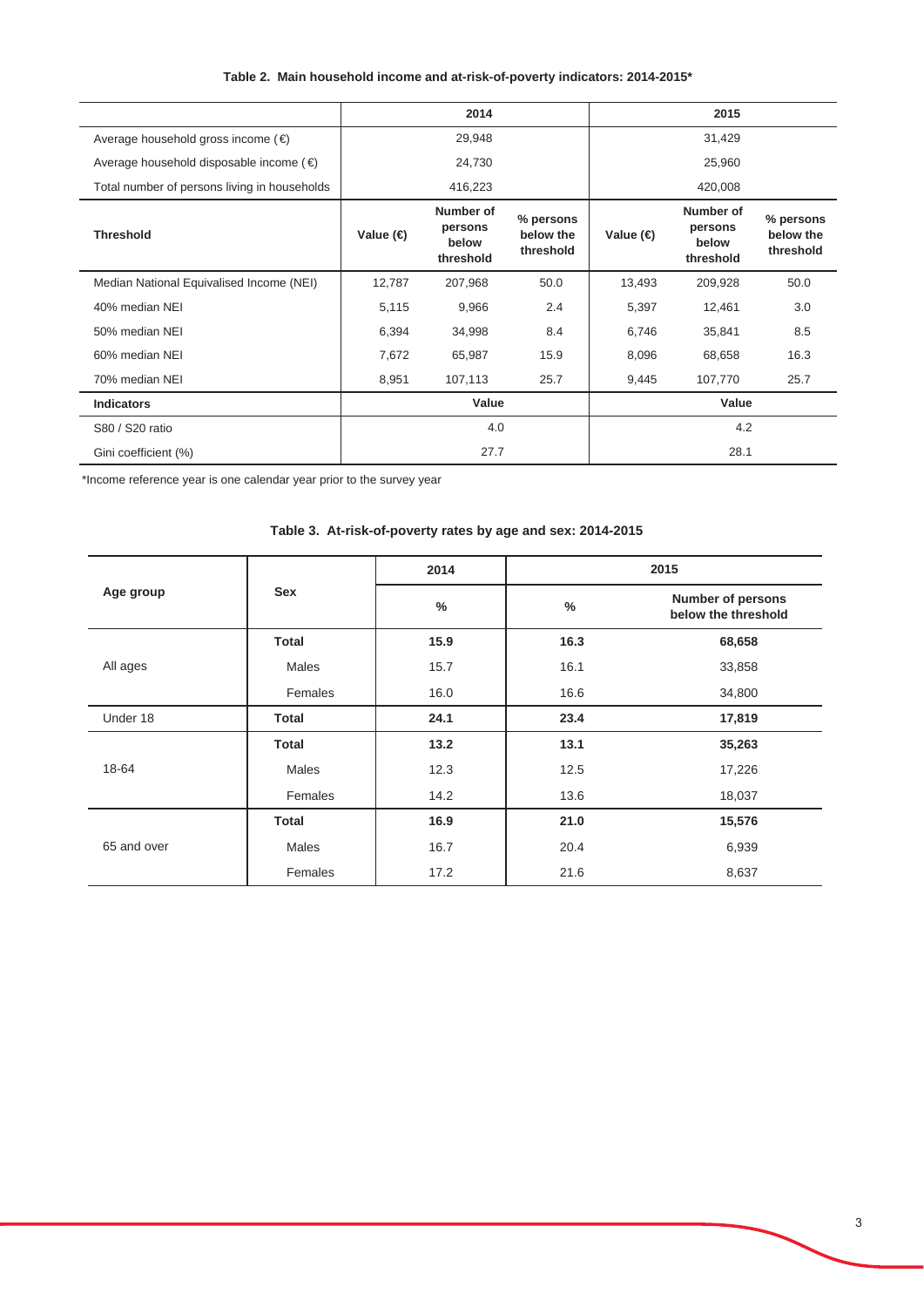|                                                                       | 2014          |      | 2015                                        |
|-----------------------------------------------------------------------|---------------|------|---------------------------------------------|
| Household type                                                        | $\frac{9}{6}$ | %    | Number of<br>persons below<br>the threshold |
| All households                                                        | 15.9          | 16.3 | 68,658                                      |
| Households without dependent children                                 | 12.1          | 14.1 | 28,844                                      |
| of which:                                                             |               |      |                                             |
| One person household, under 65 years of age                           | 24.6          | 26.1 | 4,972                                       |
| One person household, 65 years old and over                           | 16.6          | 21.0 | 4,316                                       |
| Two adults, no dependent children, both under 65 years of age         | 10.2          | 12.6 | 5,028                                       |
| Two adults, no dependent children, at least one adult aged 65 or more | 21.3          | 24.5 | 11,303                                      |
| Households with dependent children                                    | 19.4          | 18.4 | 39,814                                      |
| of which:                                                             |               |      |                                             |
| Single parent household, one or more dependent children               | 46.3          | 45.3 | 7,139                                       |
| Two adults, one dependent child                                       | 10.9          | 12.7 | 6,549                                       |
| Two adults, two dependent children                                    | 19.3          | 15.6 | 10,475                                      |
| Two adults, three or more dependent children                          | 44.4          | 39.9 | 7,588                                       |

## **Table 4. At-risk-of-poverty rates by household type: 2014-2015**

## **Table 5. At-risk-of-poverty rates by work intensity of household (population aged 0 to 59): 2014-2015**

| <b>Work intensity (WI)</b>                                                                 | 2014 (Revised) | 2015 |  |  |
|--------------------------------------------------------------------------------------------|----------------|------|--|--|
|                                                                                            | $\%$           |      |  |  |
| Very high work intensity (0.85 <wi<=1)< td=""><td>[0.9]</td><td>1.9</td></wi<=1)<>         | [0.9]          | 1.9  |  |  |
| High work intensity $(0.55 \times W) \leq -0.85$                                           | 4.7            | 4.2  |  |  |
| Medium - Low work intensity (0.2 <wi<=0.55)< td=""><td>25.7</td><td>25.8</td></wi<=0.55)<> | 25.7           | 25.8 |  |  |
| Very low work intensity $(0\le W1\le 0.2)$                                                 | 64.0           | 69.1 |  |  |

Note: This table excludes households without persons aged 18-59 years.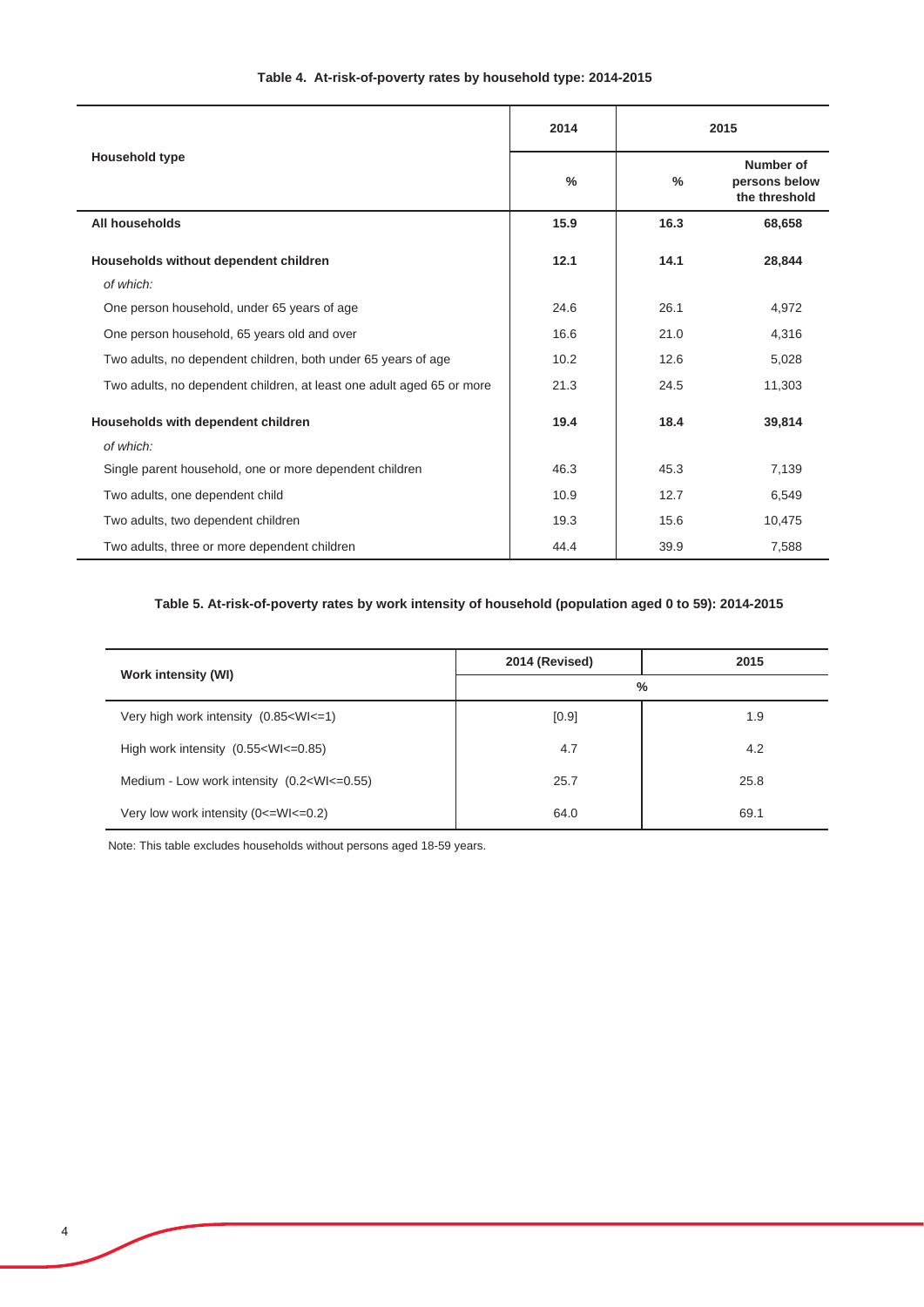| Table 6. At-risk-of-poverty rates among persons aged 18 and over by most |
|--------------------------------------------------------------------------|
| frequent activity status and sex: 2014-2015                              |

|                               | Sex          | 2014   | 2015   |  |
|-------------------------------|--------------|--------|--------|--|
| Most frequent activity status |              | $\%$   |        |  |
|                               | <b>Total</b> | 5.7    | 5.4    |  |
| Employed                      | Males        | 7.0    | 6.7    |  |
|                               | Females      | [3.6]  | 3.2    |  |
|                               | <b>Total</b> | 48.8   | 55.7   |  |
| Unemployed                    | Males        | 52.2   | 59.0   |  |
|                               | Females      | [32.4] | [40.9] |  |
|                               | <b>Total</b> | 15.3   | 18.1   |  |
| Retired                       | Males        | 17.5   | 20.5   |  |
|                               | Females      | [8.7]  | [11.5] |  |
|                               | <b>Total</b> | 23.1   | 25.2   |  |
| Other inactive persons        | Males        | 22.6   | 25.9   |  |
|                               | Females      | 23.2   | 25.0   |  |

Note: This table excludes persons who have not spent more than 6 months in one particular activity status.

## **Table 7. Number of persons by perceived capacity of their household to afford various items: 2014-2015**

|                                                                                                                                | 2014          |               | 2015                 |
|--------------------------------------------------------------------------------------------------------------------------------|---------------|---------------|----------------------|
| <b>Deprivation items</b>                                                                                                       | $\frac{0}{0}$ | $\frac{0}{0}$ | Number of<br>persons |
| Household cannot afford to face unexpected financial expenses                                                                  | 24.7          | 21.1          | 88,456               |
| Household cannot afford to pay for one week's annual holiday away from home                                                    | 51.9          | 44.3          | 185,896              |
| Household has been in arrears on mortgage or rent payments, utility bills, hire<br>purchase instalments or other loan payments | 15.0          | 10.2          | 42.931               |
| Household cannot afford a meal with meat, chicken, fish or vegetarian equivalent<br>every second day                           | 15.5          | 13.1          | 54,873               |
| Household not able to keep the home adequately warm in winter                                                                  | 22.1          | 13.9          | 58,443               |
| Household cannot afford a washing machine                                                                                      | [0.5]         | [0.6]         | 2,383                |
| Household cannot afford a colour TV                                                                                            | [0.3]         | [0.4]         | 1,711                |
| Household cannot afford a telephone (including mobile phone)                                                                   | [0.7]         | [0.9]         | 3,639                |
| Household cannot afford a car                                                                                                  | 3.3           | 3.1           | 12,896               |
| Household is deprived of at least 3 of the above items (materially deprived<br>persons)                                        | 20.2          | 15.2          | 63,913               |
| Household is deprived of at least 4 of the above items (severely materially<br>deprived persons)                               | 10.2          | 8.1           | 34.052               |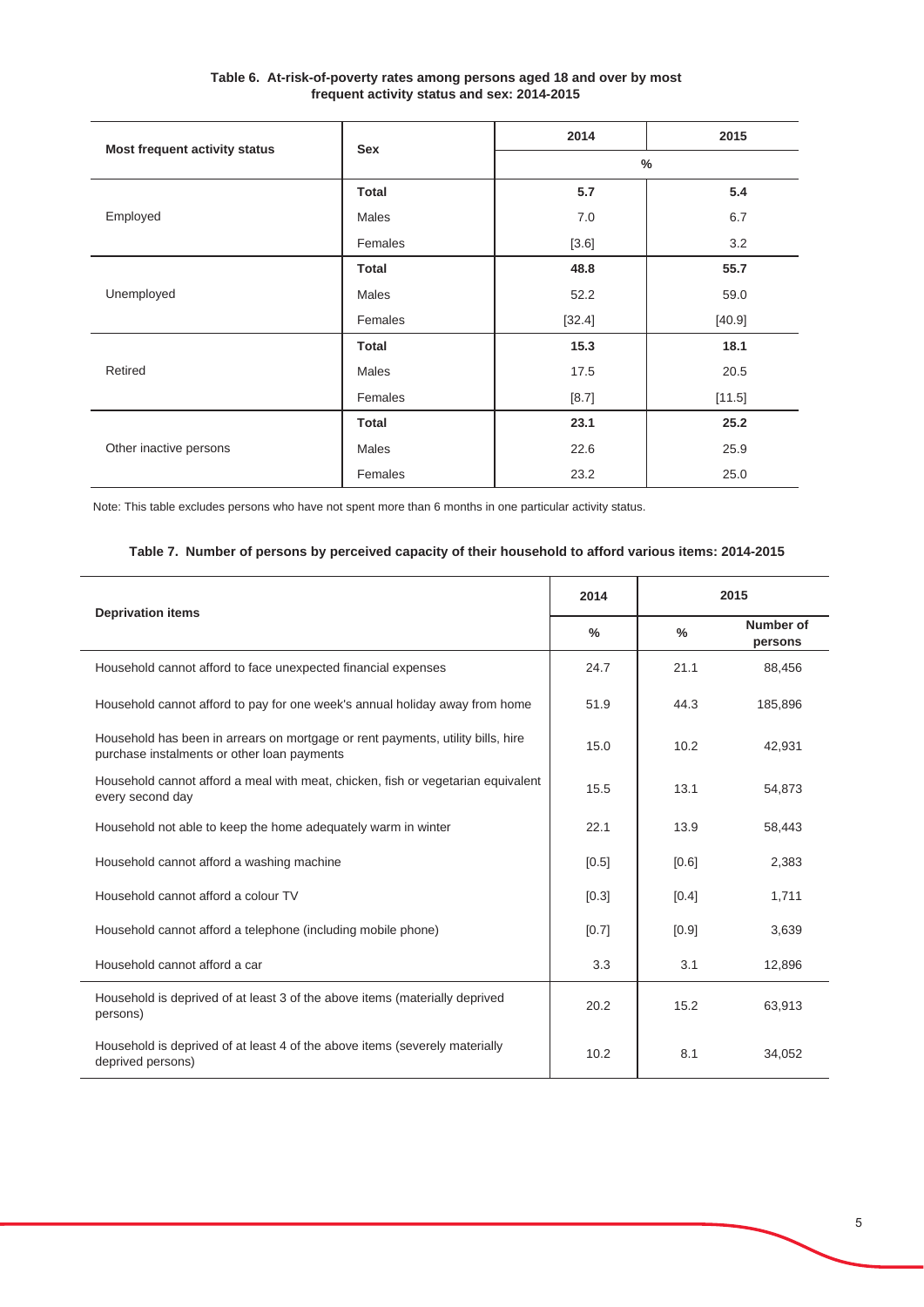## **Table 8. At-risk-of-poverty or social exclusion rates by age, sex and household type: 2014-2015**

|                                                                       |                                                               | 2014 |      | 2015                                        |
|-----------------------------------------------------------------------|---------------------------------------------------------------|------|------|---------------------------------------------|
| Age group                                                             | <b>Sex</b>                                                    | %    | %    | Number of persons<br>below the<br>threshold |
|                                                                       | <b>Total</b>                                                  | 23.8 | 22.4 | 94,250                                      |
| All ages                                                              | Males                                                         | 22.9 | 21.9 | 46,031                                      |
|                                                                       | Females                                                       | 24.7 | 23.0 | 48,220                                      |
| Under 18                                                              | <b>Total</b>                                                  | 31.3 | 28.2 | 21,466                                      |
|                                                                       | <b>Total</b>                                                  | 21.8 | 20.5 | 55,192                                      |
| 18-64                                                                 | Males                                                         | 20.0 | 19.4 | 26,633                                      |
|                                                                       | Females                                                       | 23.6 | 21.6 | 28,559                                      |
|                                                                       | <b>Total</b>                                                  | 23.3 | 23.7 | 17,592                                      |
| 65 and over                                                           | Males                                                         | 22.3 | 23.1 | 7,876                                       |
|                                                                       | Females                                                       | 24.2 | 24.2 | 9,716                                       |
|                                                                       | <b>Household type</b>                                         |      |      |                                             |
| All households                                                        |                                                               | 23.8 | 22.4 | 94,250                                      |
| Households without dependent children<br>of which:                    |                                                               | 20.1 | 20.9 | 42,633                                      |
| One person household, under 65 years of age                           |                                                               | 37.2 | 38.0 | 7,234                                       |
| One person household, 65 years old and over                           |                                                               | 23.8 | 24.7 | 5,075                                       |
|                                                                       | Two adults, no dependent children, both under 65 years of age | 17.3 | 20.0 | 7,966                                       |
| Two adults, no dependent children, at least one adult aged 65 or more |                                                               | 27.8 | 27.9 | 12,881                                      |
| Households with dependent children<br>of which:                       |                                                               | 27.2 | 23.9 | 51,617                                      |
|                                                                       | Single parent household, one or more dependent children       | 64.1 | 56.6 | 8,925                                       |
| Two adults, one dependent child                                       |                                                               | 15.6 | 16.3 | 8,404                                       |
| Two adults, two dependent children                                    |                                                               | 23.8 | 19.1 | 12,880                                      |
| Two adults, three or more dependent children                          |                                                               | 48.3 | 41.8 | 7,950                                       |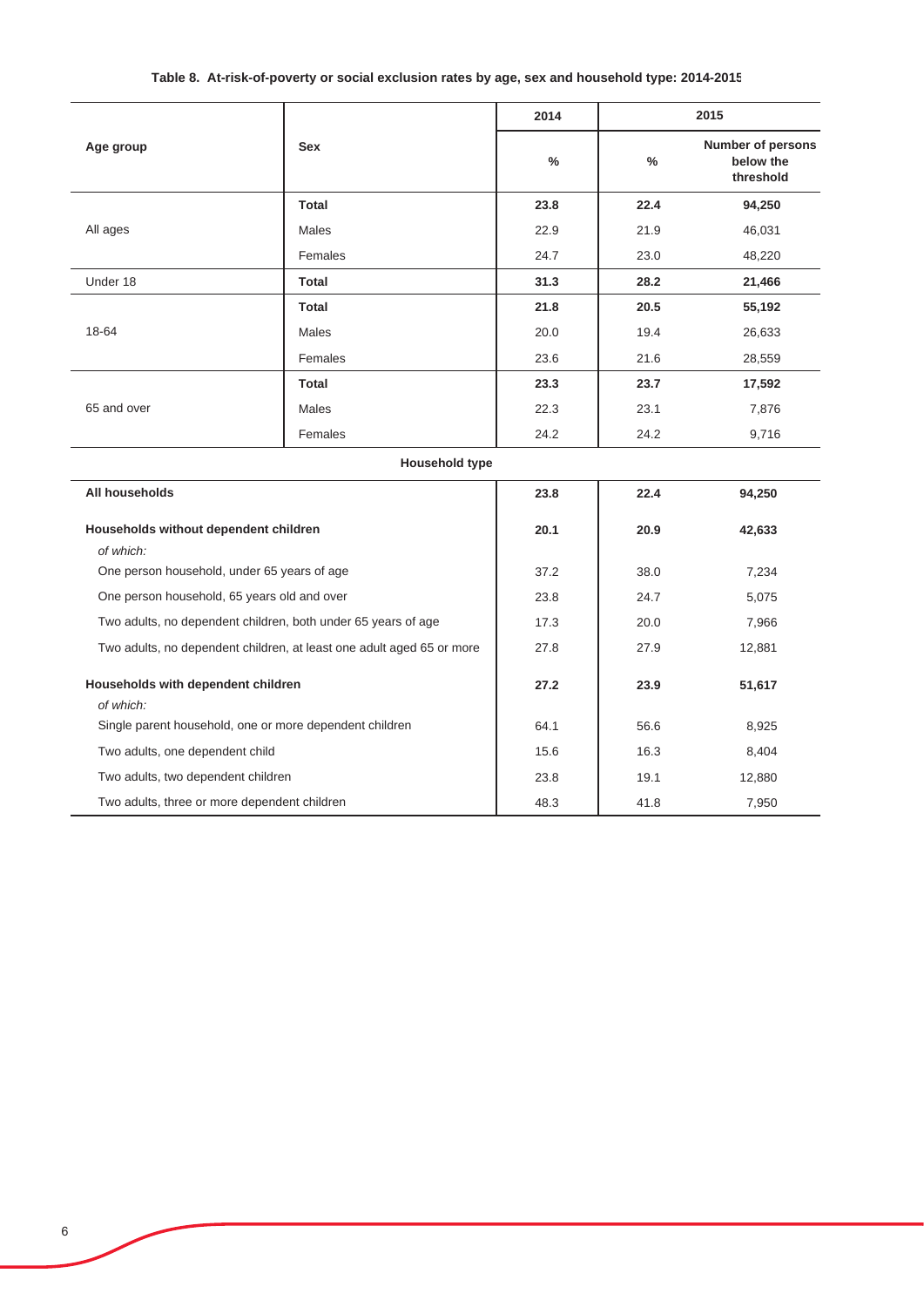#### **Methodological Notes**

- 1. The Statistics on Income and Living Conditions (SILC) survey is an annual enquiry conducted by the National Statistics Office (NSO) among persons residing in private households in Malta and Gozo. This survey was carried out under EU regulation (EU. No. 1177/2003). The main scope of this survey is to enable the compilation of statistics on income distribution and indicators on monetary poverty. SILC also serves to produce reliable quantitative information on social exclusion and material deprivation.
- 2. This survey has been carried out in Malta since 2005 and is carried out annually by all European Union Member States under a European framework regulation that came into force in 2004. Consequently, all work related to the SILC survey is coordinated by Eurostat which, in particular, provides guidelines on the methodology that is implemented.
- 3. In 2015, the gross sample size was 4,916 households. Of these, 157 households turned out to be ineligible for the survey (i.e. addresses that did not actually exist, could not be located, non-residential addresses, permanently vacant dwellings or institutional households). Consequently, 4,759 households were approached for the interview. Of these, 4,233 completed the survey, resulting in a household response rate of 89 per cent. These households comprised 11,252 residents, of which 9,557 were aged 16 years and over.
- 4. The income reference year of the SILC survey is one calendar year prior to the survey year. Consequently, the income collected in SILC 2015 refers to the calendar year 2014.

#### 5. **Definitions**

A person is defined as a **dependent child** if s/he is:

- under 18, or;
- 18-24 years old and is inactive and living with at least one parent.

Otherwise, the person is referred to as an adult.

The **Work Intensity (WI)** of a household is the ratio of the total number of months that all household members aged between 18 and 59, with the exclusion of students aged between 18 and 24, have worked during the income reference year and the total number of months the same household members theoretically could have worked in the same period. Households composed only of children aged less than 18, of students aged less than 25 and/or people aged 60 or more are completely excluded from the computation of this indicator.

The **most frequent activity** status is defined as the status that individuals aged 18 and over declare to have occupied for more than six months in the calendar year. The most frequent activity status groups are employment, unemployment, retirement and other inactivity.

#### The **gross household income** includes:

- Gross employee cash or near cash income;
- Gross non-cash employee income (only company car and associated costs included);
- Gross cash benefits or losses from self-employment (including royalties);
- Unemployment benefits;
- Old-age benefits;
- Survivors' benefits;
- Sickness benefits;
- Disability benefits;
- Education-related allowances;
- Income from rental of property or land;
- Family/Children related allowances;
- Social exclusion not elsewhere classified;
- Housing allowances;
- Regular inter-household cash transfers received;
- Interests, dividends, profits from capital investments in unincorporated business;
- Income received by people aged under 16;
- Income received from individual private pension plans.

The **total disposable income** of a household is calculated by deducting:

- regular inter-household cash transfers paid,
- tax on income, and,
- social insurance contributions

from the total gross household income.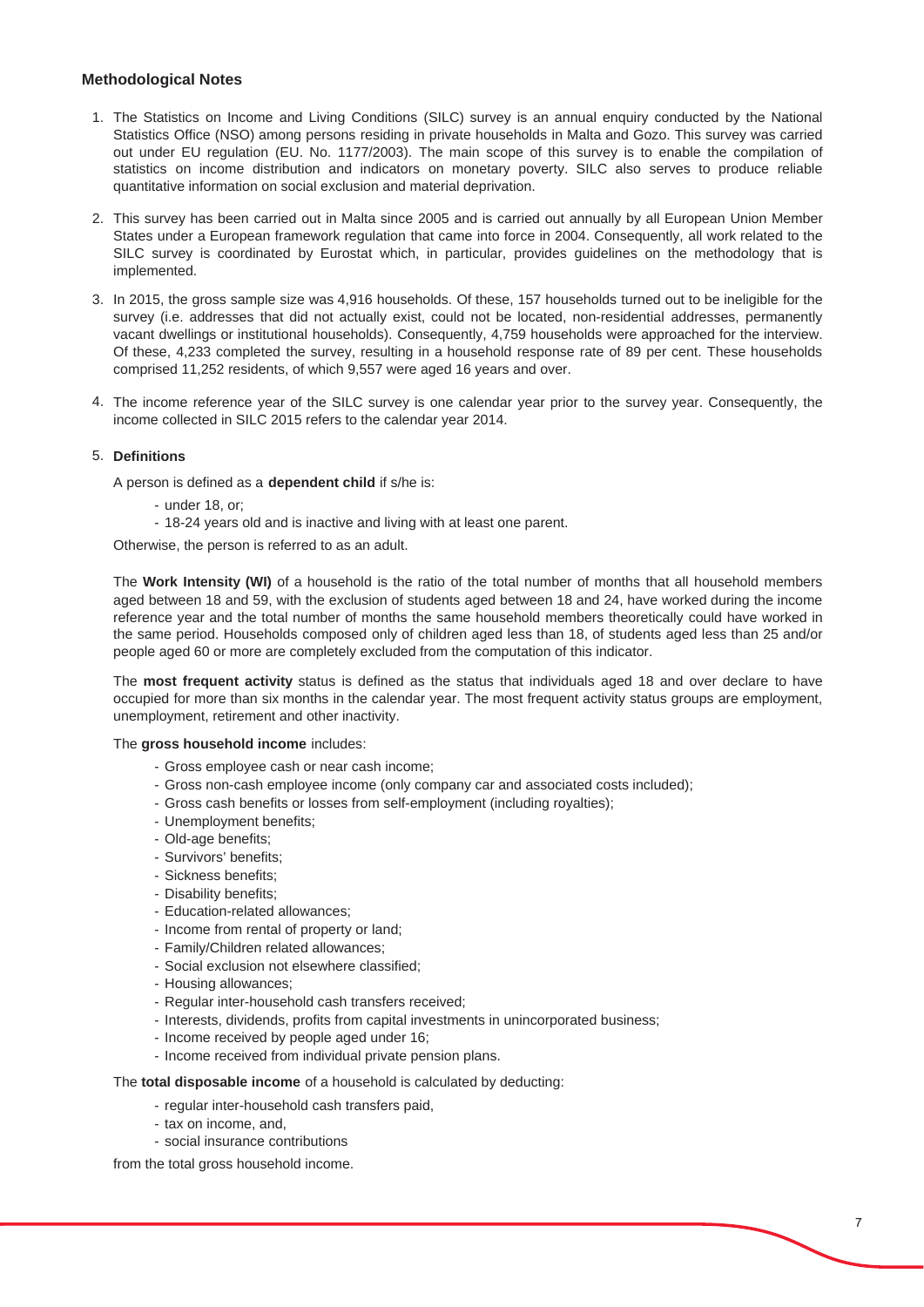**Equivalent household size** is calculated according to the "modified OECD" equivalence scale which gives:

- a weight of 1.0 to the first adult;
- a weight of 0.5 to any other household member aged 14+;
- a weight of 0.3 to each child.

The resulting figure, which is the sum of these weights, is attributed to each member of the household.

**Equivalised disposable income (referred to also as national equivalised income) is defined as the** household's total disposable income divided by its "equivalent size", to take account of the size and composition of the household, and is attributed to each household member. For example a household with 2 adults and 2 children aged less than 14, would have an equivalised household size of  $(1+0.5+0.3+0.3) = 2.1$ . If the total disposable income earned by the household is  $\epsilon$ 20,000, then the household equivalised income would result in  $(€20,000/2.1) = €9,523.$ 

The at-risk-of-poverty threshold is also referred to as the at-risk-of-poverty line. This is equivalent to 60 per cent of the median national equivalised income of persons living in private households.

The S80/S20 ratio is the ratio between the sums of the highest and lowest 20 per cent equivalised incomes of persons within the households.

The Gini coefficient measures the inequality of income distribution. It may take values ranging from 0 per cent. which implies perfect equality in the income distribution, to 100 per cent, which signifies absolute inequality.

#### **Material Deprivation:**

The following nine questions were asked to all households in order to determine whether they suffered from material deprivation:

- ability to face unexpected financial expenses;
- ability to pay for one week's annual holiday away from home;
- whether they have been in arrears on mortgage or rent payments, utility bills, hire purchase instalments or other loan payments:
- ability to have a meal with meat, chicken, fish or vegetarian equivalent every second day;
- ability to keep home adequately warm in winter;
- own a washing machine;
- own a colour TV;
- own a telephone (including mobile phone);
- own a car.

Persons living in households who were not able to afford at least three of the nine deprivation items, are considered to be materially deprived.

Persons living in households who were not able to afford at least four of the nine deprivation items, are considered to be severely materially deprived.

The **at-risk-of-poverty rate** refers to the share of persons with an equivalised disposable income below the at-risk-of-poverty threshold.

The **at-risk-of-poverty or social exclusion rate** corresponds to the proportion of persons who fall within at least one of the following three categories:

- persons whose equivalised income falls below the at-risk-of-poverty threshold,
- persons who live in severely materially deprived private households,
- 18-59) worked less than 20% of their total work potential during the past year.) - persons aged 0-59 who live in private households with very low work intensity (i.e. the adults